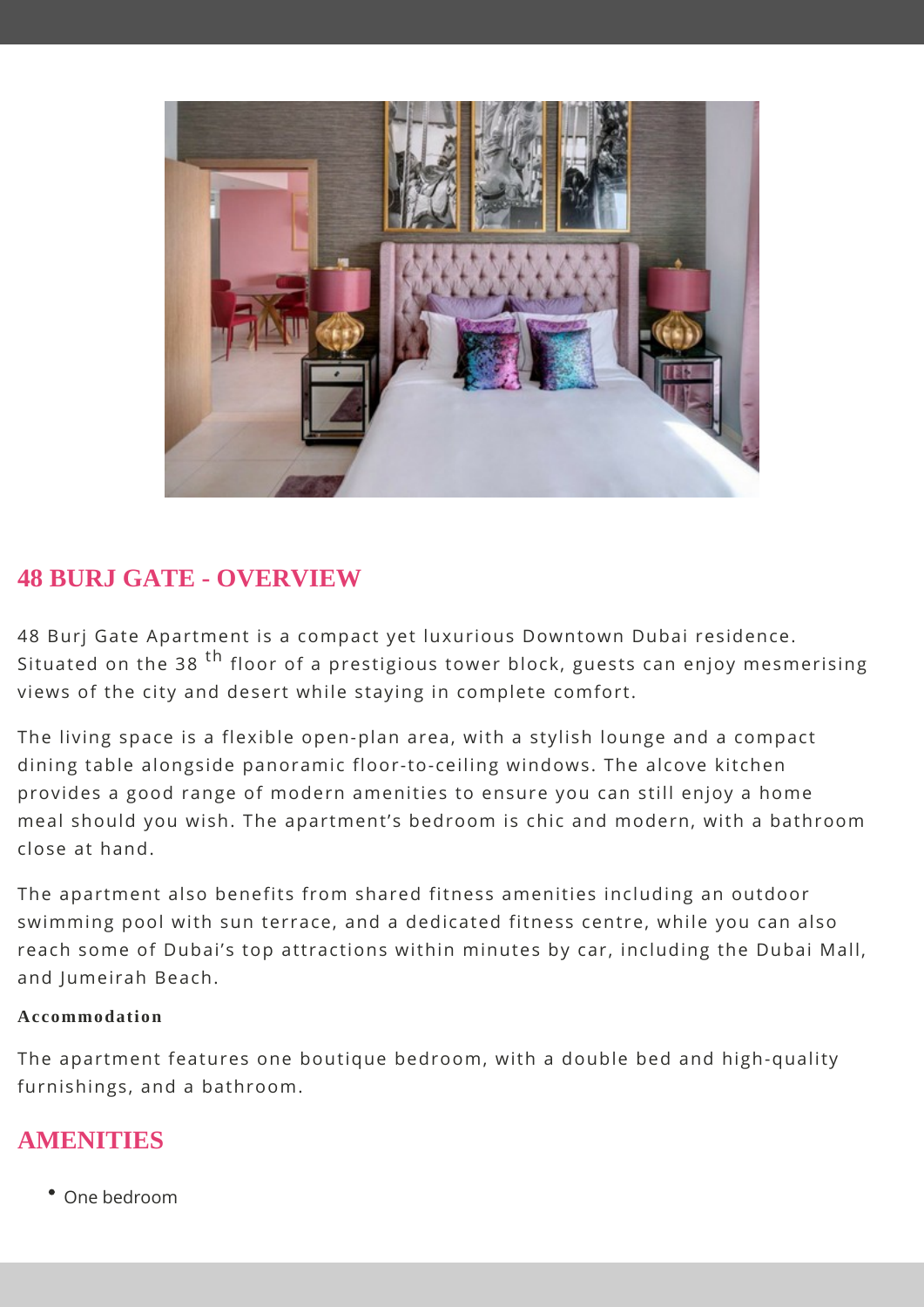- One bathroom
- Kitchen
- Wi-Fi
- Safe
- $\bullet$  TV
- Air-conditioning
- Washer and dryer
- Iron and board
- Share fitness facility
- Shared swimming pool
- Parking

### **INCLUSIONS**

### **Pool and Beach**

- Shared fitness centre
- Shared swimming pool and terrace
- Within driving distance of Aquaventure and Wild Wadi waterparks

#### **Services**

- Wi-Fi
- 24-hour concierge
- Apartment is cleaned prior to arrival. Additional housekeeping at a charge

# **VILLA PICTURES**

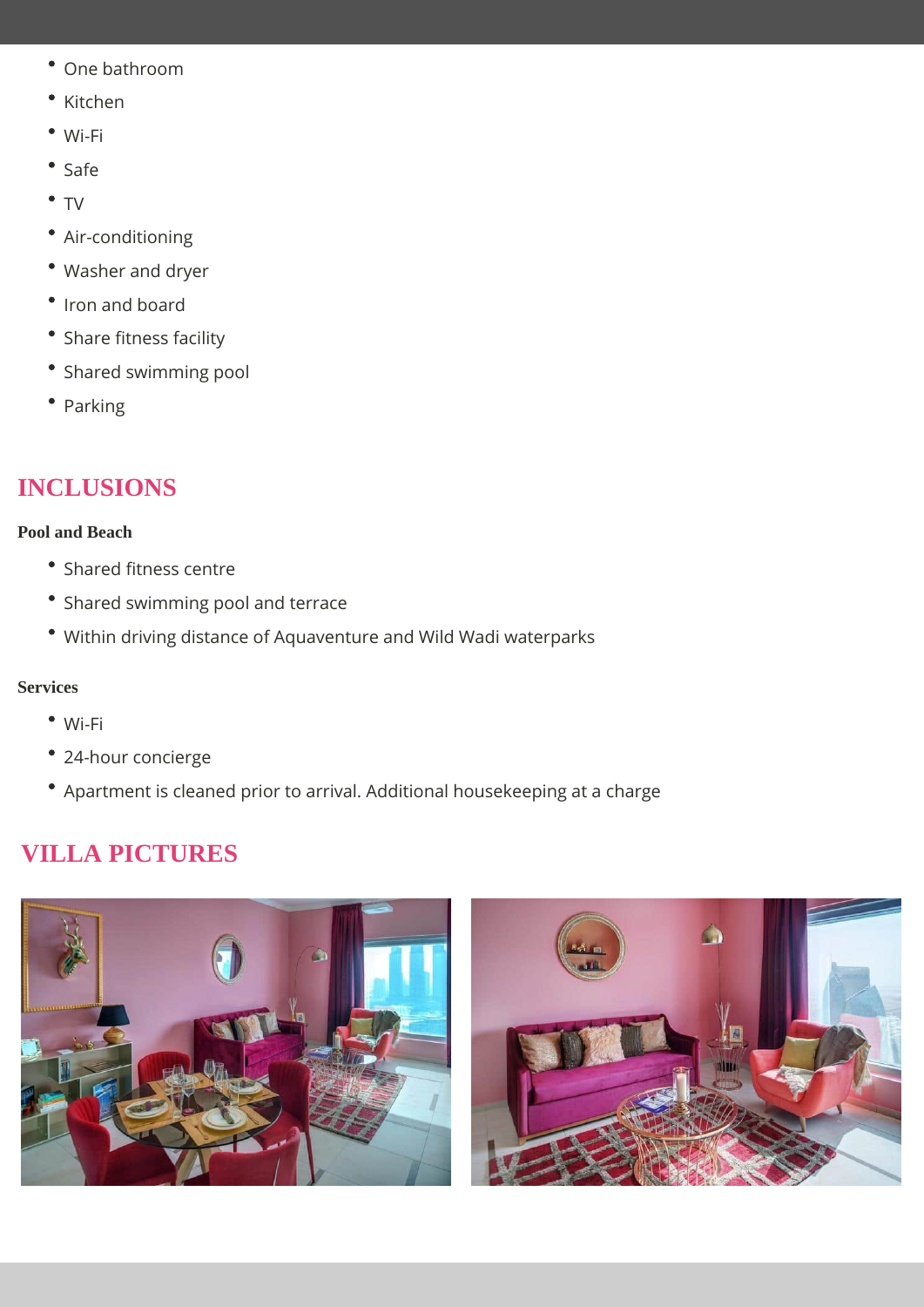